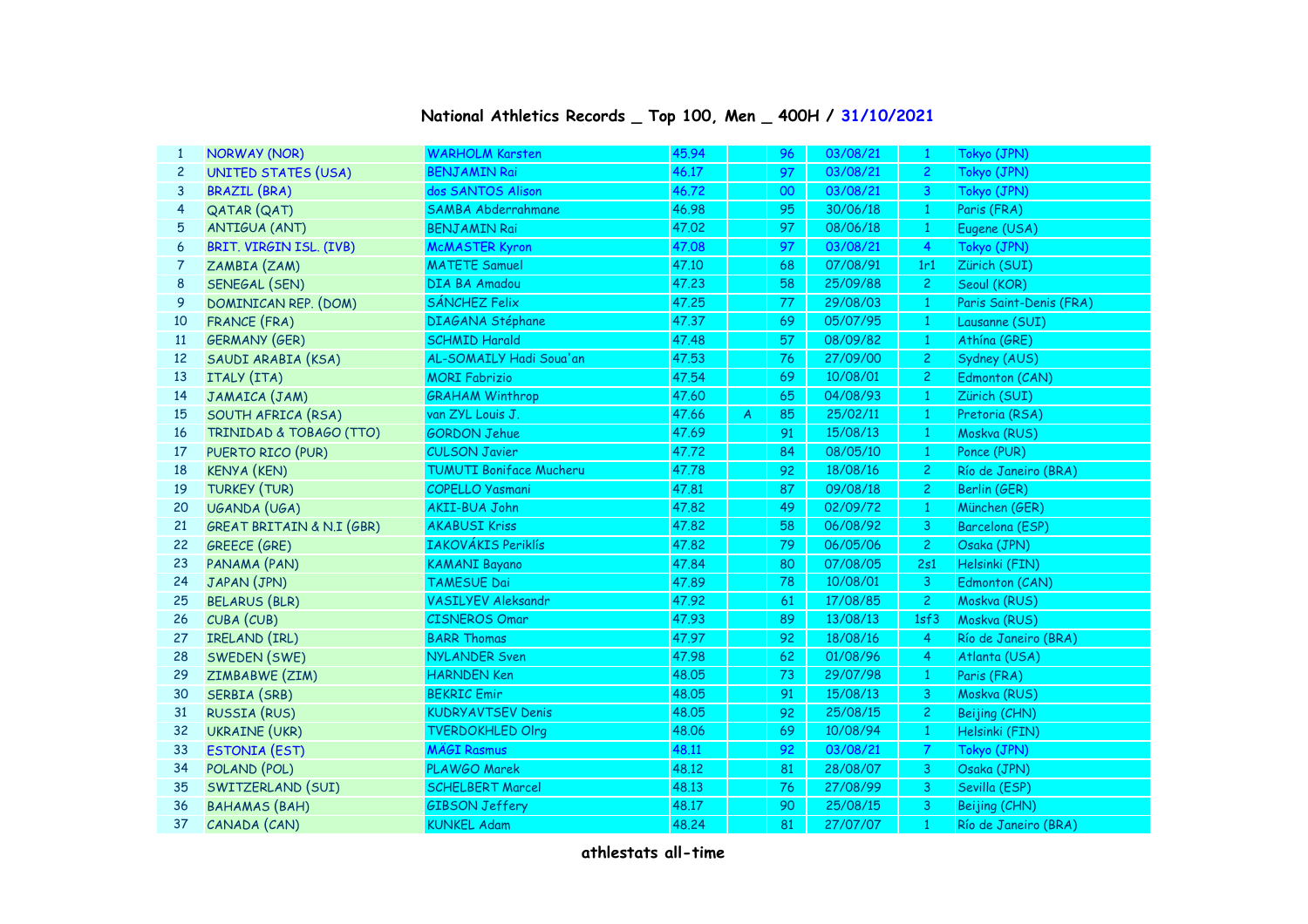| 38 | CZECH REPUBLIC (CZE)         | <b>MUZIK Jiri</b>          | 48.27 |                         | 76 | 03/08/97 | 3s3            | Athína (GRE)           |
|----|------------------------------|----------------------------|-------|-------------------------|----|----------|----------------|------------------------|
| 39 | <b>AUSTRALIA (AUS)</b>       | <b>ROBINSON Rohan</b>      | 48.28 |                         | 71 | 31/07/96 | 4s2            | Atlanta (USA)          |
| 40 | ALGERIA (ALG)                | LAHOULOU Abdelmalik        | 48.39 |                         | 92 | 28/09/19 | 2sf2           | Doha (QAT)             |
| 41 | NETHERLANDS (NED)            | <b>SCHULTING Harry</b>     | 48.44 | $\overline{\mathsf{A}}$ | 56 | 12/09/79 | $\mathbf{1}$   | Cd. México (MEX)       |
| 42 | HUNGARY (HUN)                | <b>KOVACS Dusan</b>        | 48.45 |                         | 71 | 03/08/97 | 4s3            | Athína (GRE)           |
| 43 | <b>KAZAKHSTAN (KAZ)</b>      | <b>MELESHENKO Yevgeniy</b> | 48.46 |                         | 81 | 31/08/01 | $\mathbf{2}$   | Beijing (CHN)          |
| 44 | <b>BULGARIA (BUL)</b>        | <b>TOMOV Toma</b>          | 48.48 |                         | 58 | 11/08/86 | 2 <sup>1</sup> | <b>Budapest (HUN)</b>  |
| 45 | NIGERIA (NGR)                | <b>AMIKE Henry</b>         | 48.50 |                         | 61 | 31/08/87 | 4s1            | Roma (ITA)             |
| 46 | MOLDAVA (MDA)                | ZADOYNOV Vadim             | 48.61 |                         | 69 | 29/08/90 | $\overline{4}$ | Split (CRO)            |
| 47 | CHINESE TAIPEI (TPE)         | <b>CHEN Tien-Wen</b>       | 48.63 |                         | 78 | 31/08/01 | 3              | Beijing (CHN)          |
| 48 | <b>URUGUAY (URU)</b>         | SILVA Andrés               | 48.65 |                         | 86 | 02/08/14 | $\mathbf{1}$   | São Paulo (BRA)        |
| 49 | PORTUGAL (POR) =             | RODRIGUES Pedro            | 48.77 |                         | 71 | 10/08/94 | $\overline{4}$ | Helsinki (FIN)         |
| 50 | UZBEKISTAN (UZB)             | <b>KHARLOV Aleksandr</b>   | 48.78 |                         | 58 | 20/06/83 | $\mathbf{1}$   | Moskva (RUS)           |
| 51 | INDIA (IND)                  | <b>AYYASAMY Dharun</b>     | 48.80 |                         | 96 | 16/03/19 | $\mathbf{1}$   | Patiala (IND)          |
| 52 | SYRIA (SYR)                  | <b>ABOU HAMED Ziad</b>     | 48.87 |                         | 70 | 20/02/99 | $\mathbf{1}$   | Sydney (AUS)           |
| 53 | SPAIN (ESP)                  | FERNÁNDEZ Sergio           | 48.87 |                         | 93 | 16/08/16 | 3sf1           | Río de Janeiro (BRA)   |
| 54 | <b>BELIZE (BIZ)</b>          | <b>WILLIAMS Jonathan</b>   | 48.88 |                         | 83 | 14/07/07 | $\mathbf{2}$   | San Salvador (ESA)     |
| 55 | <b>BELGIUM (BEL)</b>         | <b>DOLLENDORF Marc</b>     | 48.91 |                         | 66 | 31/07/96 | <b>8s2</b>     | Atlanta (USA)          |
| 56 | <b>IVORY COAST (CIV)</b>     | DJEDJEMEL R. Meledje       | 48.94 |                         | 58 | 13/08/86 | $\overline{4}$ | Zürich (SUI)           |
| 57 | <b>SLOVAK REPUBLIC (SVK)</b> | <b>KUCEJ Josef</b>         | 48.94 |                         | 65 | 21/06/89 | $\mathbf{1}$   | Praha (CZE)            |
| 58 | <b>MOROCCO</b> (MAR)         | <b>SDAD Mustapha</b>       | 48.96 |                         | 70 | 07/08/01 | 2h2            | Edmonton (CAN)         |
| 59 | TADJIKISTAN (TJK)            | <b>ILCHENKO Nikolay</b>    | 48.98 |                         | 63 | 18/09/86 | $\mathbf{2}$   | Tashkent (UZB)         |
| 60 | PHILIPPINES (PHI)            | <b>CRAY Eric</b>           | 48.98 |                         | 88 | 23/06/16 | $\overline{2}$ | Madrid (ESP)           |
| 61 | MOZAMBIQUE (MOZ)             | <b>COUTO Kurt</b>          | 49.02 |                         | 85 | 11/06/12 | 1r1            | Praha (CZE)            |
| 62 | CHINA (CHN)                  | <b>MENG Yan</b>            | 49.03 |                         | 80 | 22/05/06 | $\mathbf{1}$   | <b>Bangalore (IND)</b> |
| 63 | FINLAND (FIN)                | MÖRÖ Oskari                | 49.04 |                         | 93 | 15/08/16 | 4h5            | Río de Janeiro (BRA)   |
| 64 | NAMIBIA (NAM)                | <b>SMITH Willie</b>        | 49.05 | A                       | 77 | 16/03/01 | 3r1            | Roodepoort (RSA)       |
| 65 | <b>SLOVENIA (SLO)</b>        | <b>KOPITAR Rok</b>         | 49.11 |                         | 59 | 03/06/80 | $\mathbf{1}$   | Maribor (SLO)          |
| 66 | <b>KUWEIT (KUW)</b>          | <b>ABDULRAHMAN Bader</b>   | 49.13 |                         | 77 | 18/05/02 | $\mathbf{1}$   | Hyderabad (IND)        |
| 67 | MALI (MLI)                   | <b>MAÏGA Ibrahim</b>       | 49.13 |                         | 79 | 28/04/07 | 3              | Dakar (SEN)            |
| 68 | TUNISIA (TUN)                | <b>AZIZI Ziad</b>          | 49.13 |                         | 91 | 29/06/18 | 3              | Tarragona (ESP)        |
| 69 | <b>VENEZUELA (VEN)</b>       | <b>SMITH Antonio</b>       | 49.18 |                         | 67 | 14/07/91 | $\mathbf{1}$   | Caracas (VEN)          |
| 70 | <b>BARBADOS (BAR)</b>        | <b>HOUSTON Victor</b>      | 49.21 |                         | 74 | 19/09/98 | 5 <sub>1</sub> | Kuala Lumpur (MAS)     |
| 71 | ROMANIA (ROU)                | <b>ARGUDIN Zaharia</b>     | 49.22 | $\boldsymbol{A}$        | 74 | 04/07/97 | $\mathbf{1}$   | Antananarivo (MAD)     |
| 72 | <b>BURKINA FASO (BUR)</b>    | SAWADOGO Bienvenu          | 49.25 |                         | 95 | 29/08/19 | $\overline{c}$ | Rabat (MAR)            |
| 73 | CAPE VERDE ISL (CPV)         | <b>ANDRADE Jordin</b>      | 49.26 |                         | 92 | 11/06/16 | 4              | Kingston (JAM)         |
| 74 | ARGENTINA (ARG)              | RUGGERI Guillermo          | 49.28 | A                       | 92 | 07/06/18 | $\mathbf{1}$   | Cochabamba (BOL)       |
| 75 | <b>BAHRAIN (BRN)</b>         | HAMADA Ahmed               | 49.31 |                         | 61 | 30/09/86 | $\mathbf{1}$   | Seoul (KOR)            |
| 76 | COSTA RICA (CRC)             | <b>DRUMMOND Gerald</b>     | 49.31 |                         | 94 | 26/06/21 | $\mathbf{1}$   | San José (CRC)         |
| 77 | <b>MEXICO</b> (MEX)          | <b>VEGA Fernando</b>       | 49.32 |                         | 98 | 11/07/19 | 5              | Napoli (ITA)           |